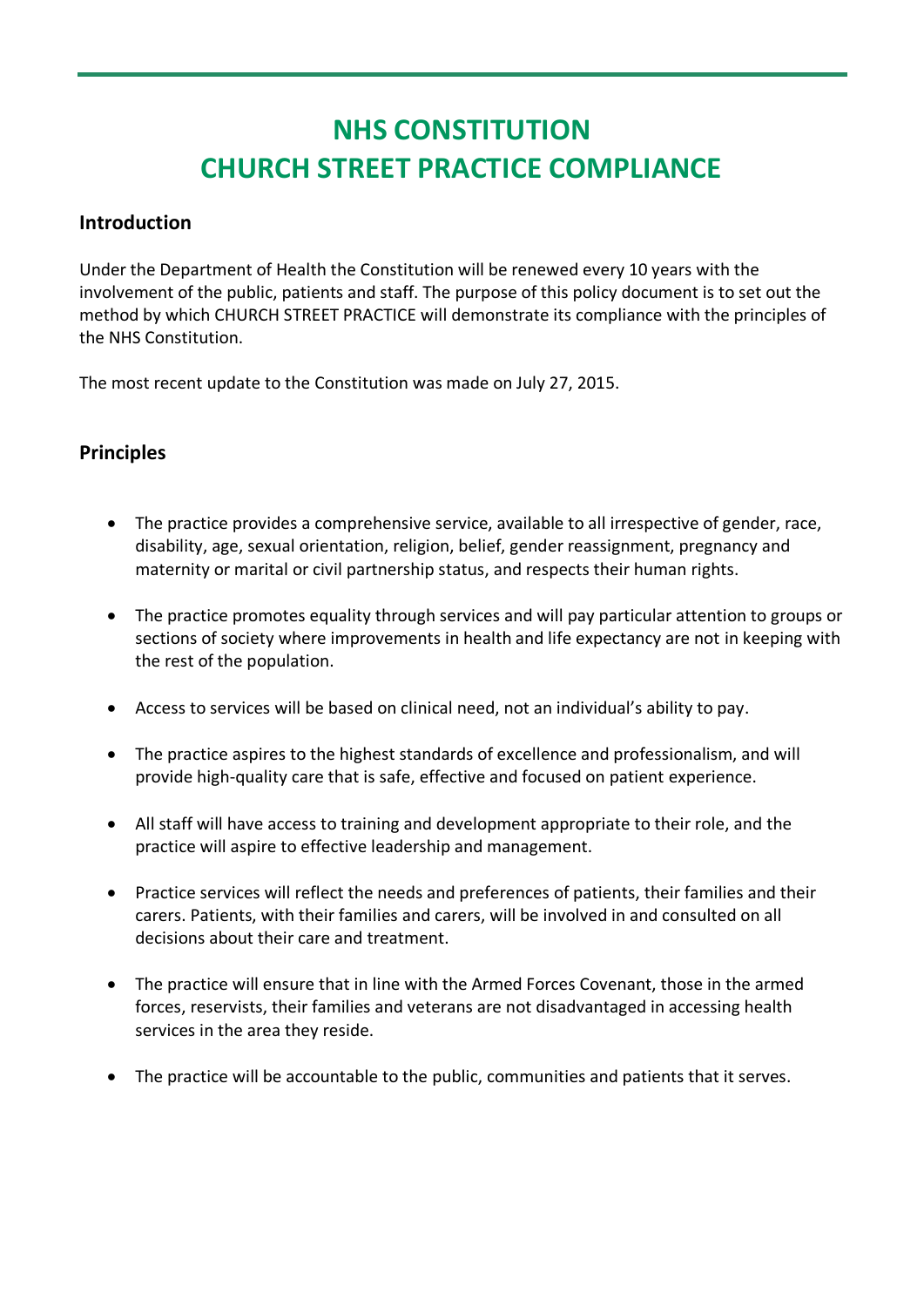## **Patient Rights**

- Patients will have the right to receive NHS services free of charge, apart from certain limited exceptions sanctioned by Parliament.
- Patients will have the right to access NHS services and will not be refused access on unreasonable grounds.
- Patients will receive care and treatment that is appropriate to them, meets their needs and reflects their preferences.
- Patients will have the right to expect practice services to address the health requirements of the local community, and the commissioning of services to meet those needs as considered necessary.
- Patients have the right not to be unlawfully discriminated against on the grounds of gender, race, disability, age, sexual orientation, religion, belief, gender reassignment, pregnancy and maternity or marital or civil partnership status.
- Patients will be treated with a professional standard of care by appropriately qualified and experienced staff, ensuring safety and care.
- Services will be delivered in a clean, secure and safe environment that is fit for purpose.
- Patients have the right to be treated with dignity and respect, and to be protected from abuse, neglect, and care and treatment that is degrading.
- Patients have the right to accept or refuse treatment that is offered, and not to be given any physical examination or treatment unless valid consent is given.
- Patients will be given information about proposed treatment in advance, including any significant risks and any alternative treatments which may be available, and the risks involved in doing nothing.
- Patients have the right to privacy and confidentiality and the practice will keep information confidential and secure.
- Patients will have the right of access to their own health records, and to have any factual inaccuracies corrected.
- Patients have the right to be informed about how their information will be used.
- Patients have the right to express a preference for a particular doctor within the practice.
- Patients have the have the right to an open and transparent relationship with the practice.
- Patients have the right to complain and have it dealt with efficiently, know the outcome, and escalate where necessary.